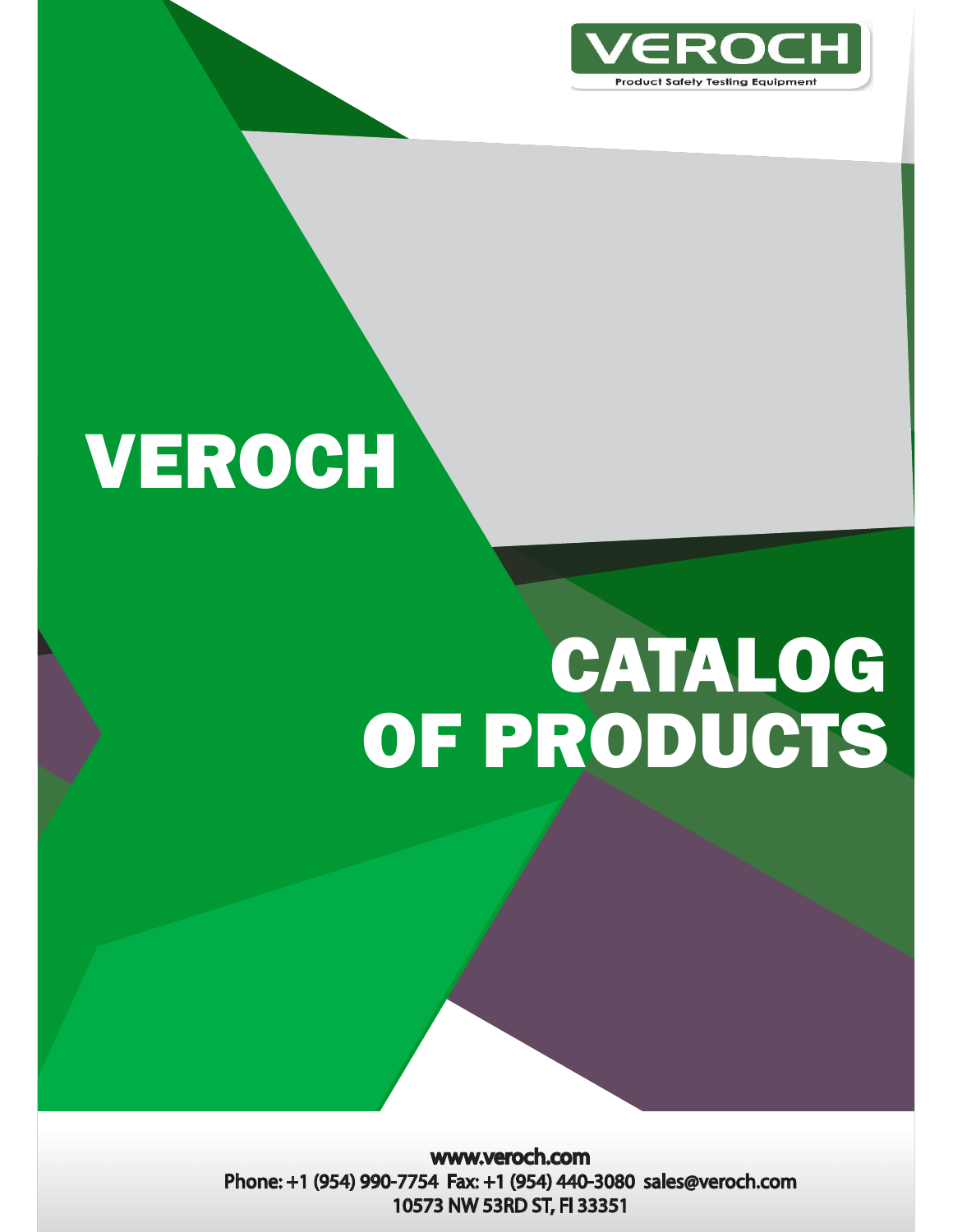

## **JOINTED FINGER TEST PROBE VRI FT**



The VRI FT Jointed Finger Probe is the "international" test finger required by most IEC, EN, UL and CSA standards, in addition to many standards, such as IEC 60950, IEC 61010, and IEC  $61032 - a$ nd is also used for CSA. The VEROCH Jointed Finger Probe feature a palm simulator to prevent misuse and restricted joint movement which simulates human finger movement.

The finger is made of chrome‐plated steel, and its handle is made of Delrin®.

## **Features**

- Instrument manufactured according to the relevant standards.
- Produced with high quality material and correct dimensions.
- Calibration available for an additional fee, report issued by ILAC accredited LAB.
- One-year warranty.
- Product made in U.S.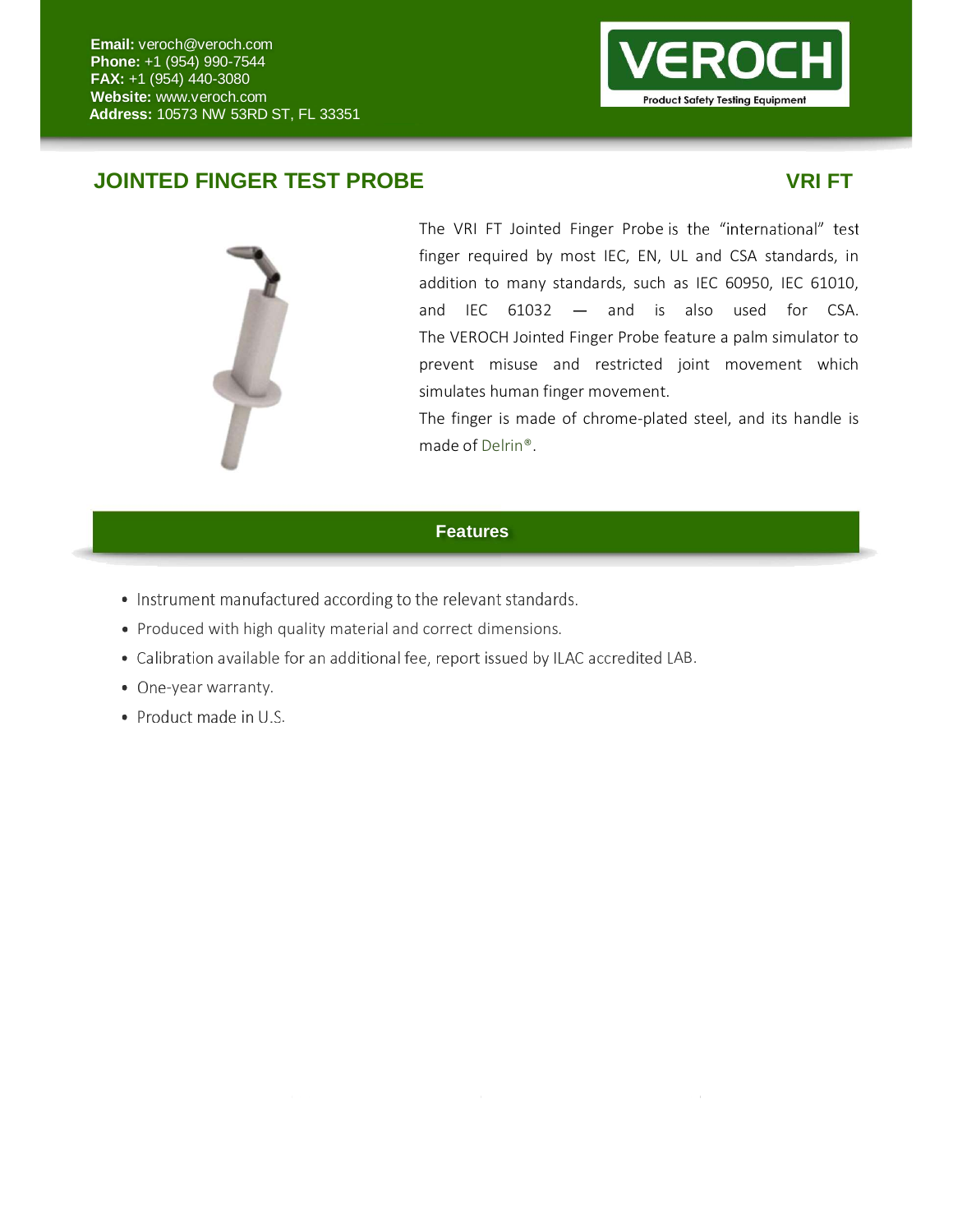

## **COPPER SLUGS WITH K TYPE THERMOCOUPLE (10g, 0.58g & 1.76g)**

## **VRI CS 10 / CS 58 / CS 76**



The VEROCH Copper Slugs with K Type Thermocouple VRI CS 10, VRI CS 58 and VRI CS 76 are manufactured in the United States and to comply with IEC, UL and other international standards. VEROCH manufactures three different sizes, 10g copper block, 0.58g copper block and 1.76g copper block. Each copper block is meticulously measured and weighted, before drilling in order to comply with all standards. Traceability of material, dimensions, and weight can be provided.

### **Specifications**

- Instrument manufactured according to the relevant standards.
- Produced with high quality material and correct dimensions.
- Calibration available for an additional fee, report issued by ILAC accredited LAB.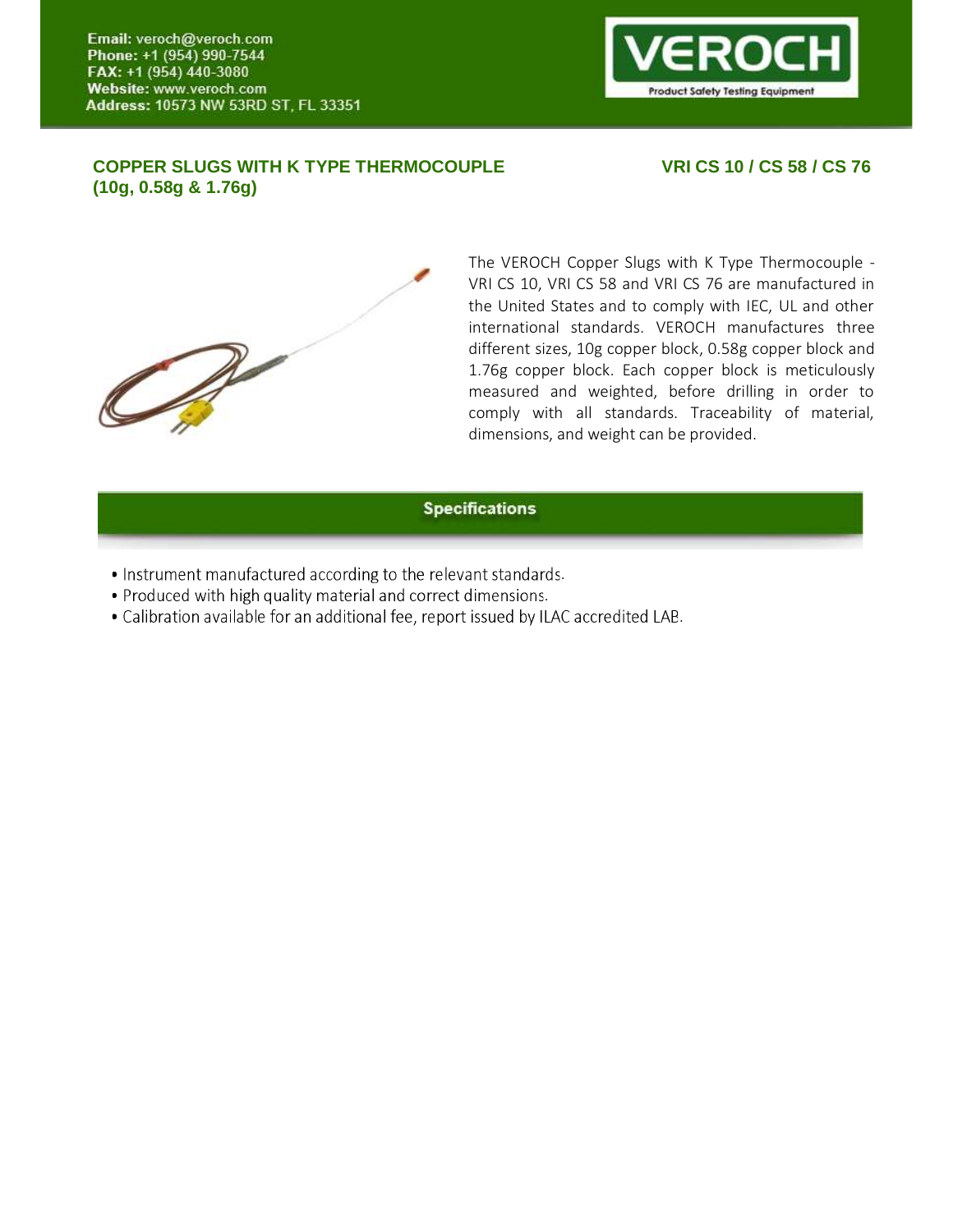

# **IMPACT SPRING HAMMER UNIVERSAL (0.14-1 J) VRI SHU**



The VRI SHU Impact Spring Hammer Universal is designed to perform impact tests for product durability.

The Spring Hammer Universal meets the testing needs of industry standards such as IEC 60065, 60335, 60598, 60601, 61010 among others.

A compressed spring accelerates a hammer head to hit the sample undergoing test. The spring is released from a lock mechanism by pressing the cone-shaped top of the impact hammer against the product under test. This version is ideal if you need to adjust the energy level.

- Simulates mechanical impact to electronic products and electrical appliances.
- Adjustable from 0.14 Nm to 1Nm (joule) allowing full range of test settings.
- This product meets requirements of IEC 60068-2-75.
- **•** Versatility

## **Specifications**

- $\bullet$  Impact energy:  $0.14$ J $-1$ J. (adjustable energy).
- Weight of body:  $1,25$  Kg.  $\pm$  0,03 Kg.
- Weight of striking element: 0,25 Kg. ± 0,01 Kg.
- Weight of release cone:  $0,06$  Kg.  $\pm$  0,001 Kg.
- Hammer head Hardness: 100 Rockwell.
- · Hammer head material: Polyamide.
- Hammer head radius: 10 mm.
- **Features**  Body Length: 217mm ± 2mm.
- Reference: IEC 60068-2-75

## **Features**

- Single and Universal models available
- Produced with high quality material and correct dimensions
- Supplied in a compact carrying case
- Comprehensive user manual
- Calibration available for an additional fee, report issued by ILAC accredited LAB
- One-year warranty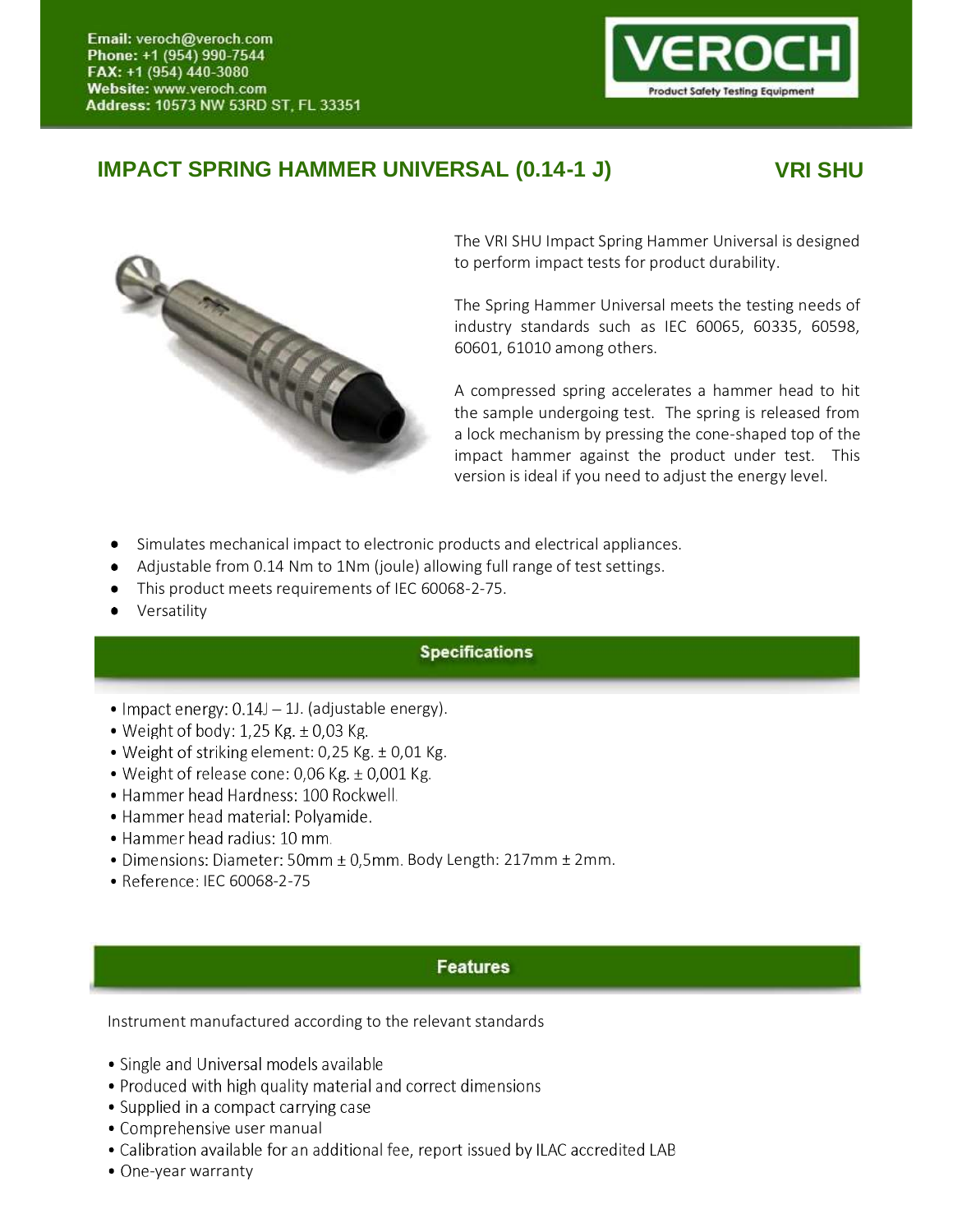

# **IMPACT SPRING HAMMER SINGLE ENERGY VRI SHS**



Test Probe 1.1.1\_VRI.FT

The VEROCH Impact Spring Hammer Single Energy is designed to perform impact tests for product durability.

- Meets the testing needs of industry standards such  $\bullet$ as IEC 60065, 60335, 60598, 60601, 61010 among others.
- The hammer simulates mechanical impact to electronic products and electrical appliances.
- The impact hammer is set at the factory to one specific energy level.
- The energy range available is between 0.14 Nm to 1 Nm (Joule).
- The energy should be specified at the time of ordering.

The VRI SHS Impact Spring Hammer – Single is an economical solution when you only need one energy level, if you need to adjust the energy you should consider the UNIVERSAL version. A compressed spring accelerates a striking element to hit the sample undergoing test. The spring is released from a locking mechanism by pressing the cone-shaped end of the impact hammer against the product under test. This product meets requirements of IEC 60068-2-75.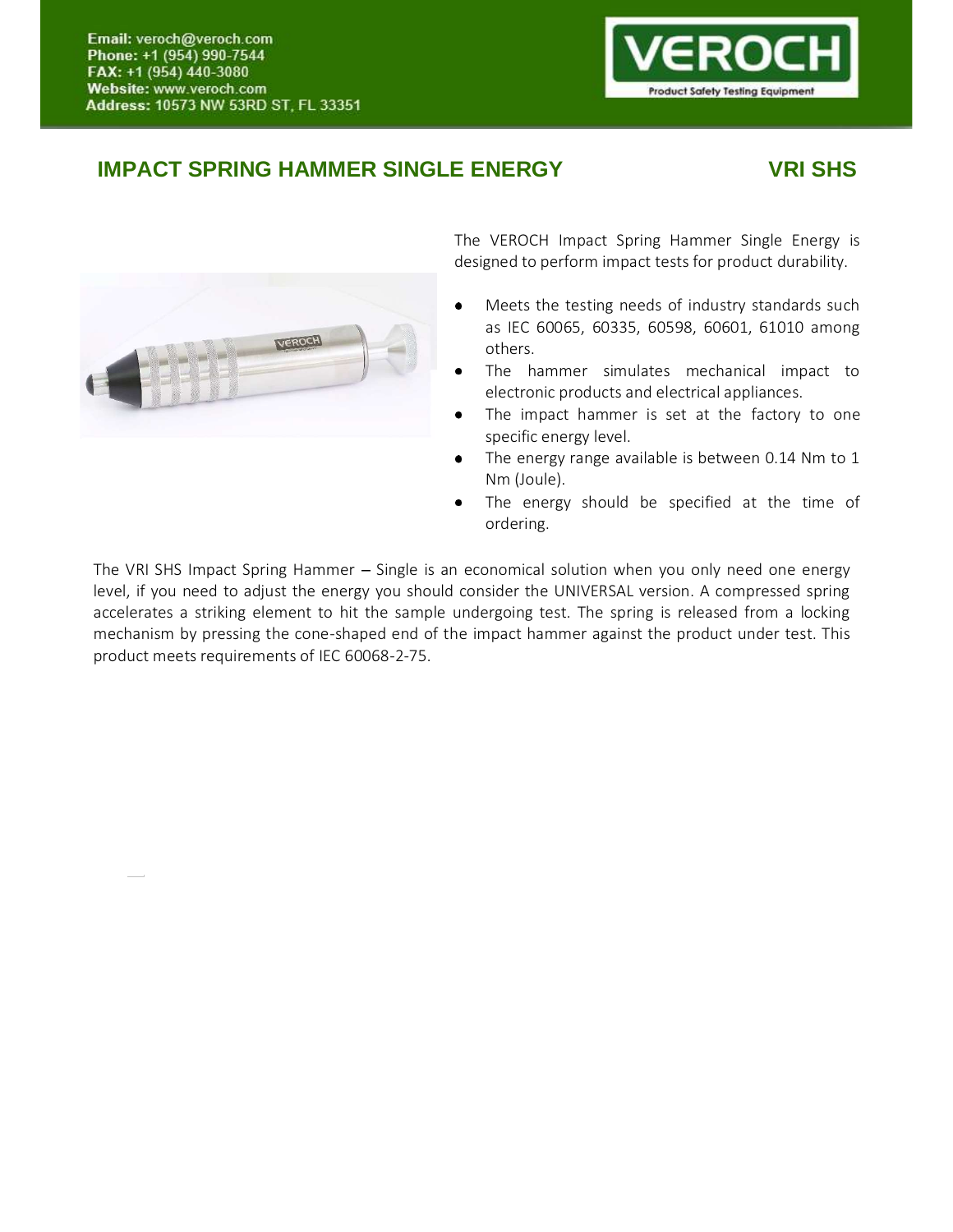# **SHARP EDGE TESTER VRI SE**





The VRI SE Sharp Edge Tester is used for determining the sharpness of edges of electrical equipment and other consumer products. It is used to determine the potential personal injury related to the sharpness of edges that are part of or associated with appliances and equipment. A sharp edge of an enclosure opening, frame guard, knob, handle or the like of an appliance or equipment shall be smooth and rounded so as not to cause a cut-type injury when contacted during normal use or user maintenance. If you have a new product that you plan to submit to UL Underwriters Laboratories for approval, you must use a Sharp Edge Tester to test the edges.

## **Features**

- Product designed and manufactured in the USA
- Includes case for storage and protection; also includes one replacement cap
- Features include a compact arm, lightweight and ergonomic
- Manufactured according to Underwriter Laboratories Standard UL 1439
- Has sealed ball bearings to reduce friction
- Has a spring which meets the latest UL force requirement
- One year warranty.

## **Specifications**

- Produced with high quality material and correct dimensions
- Features include a compact arm
- Sealed ball bearing to reduce friction
- Test Probe 1.1.1\_VRI.FT Spring which meets the latest UL force requirement
	- Calibration available for an additional fee, report issued by ILAC accredited LAB
	- One-year warranty
	- Material: Aluminum
	- $\bullet$  Size: 1x2x6 in (25x50x150 mm)
	- Weight: 0.66 lbs (300g)
	- Reference: UL 1439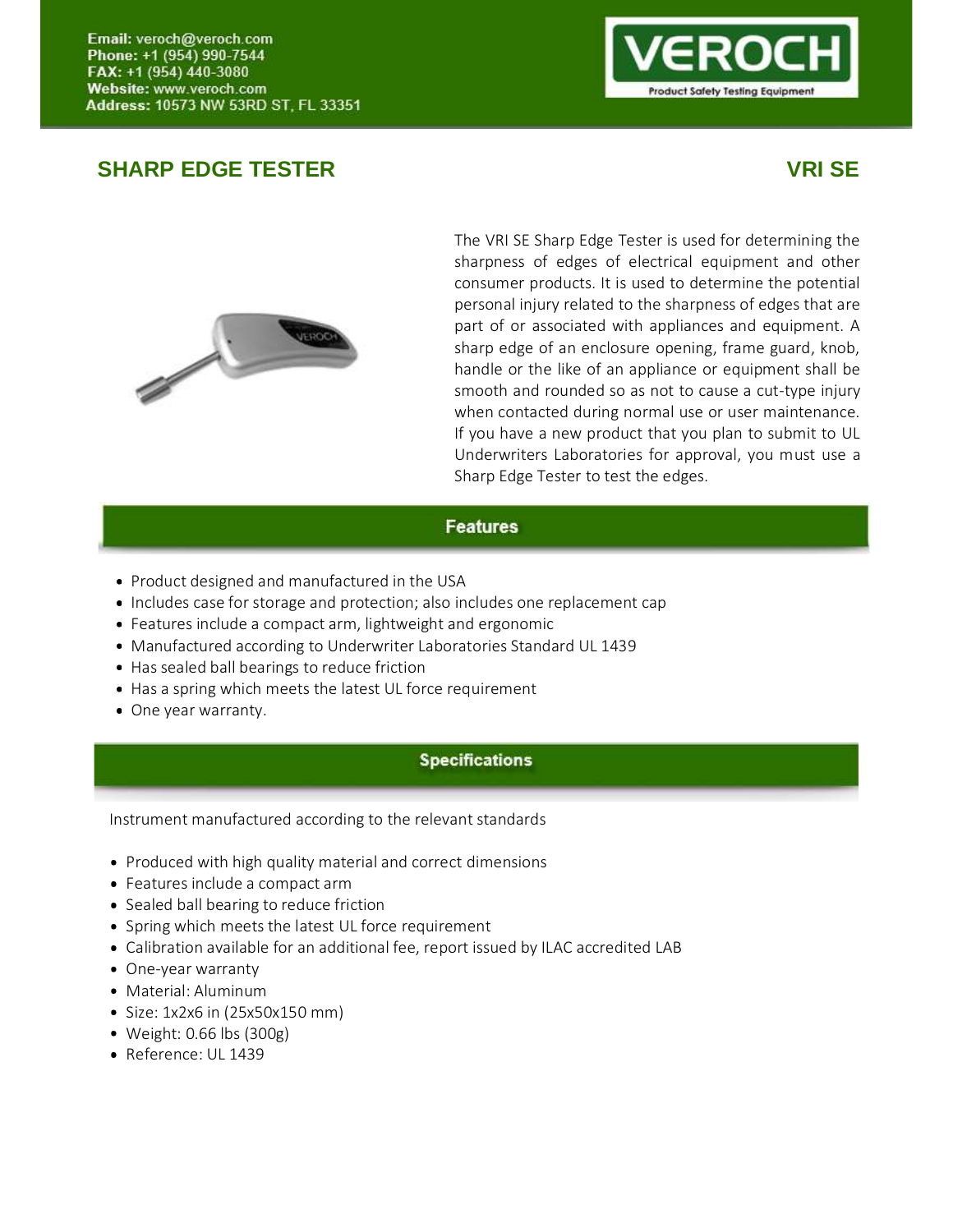# Product Safety Testing Equipment

## **25 REPLACEMENT CAPS FOR SHARP EDGE TESTER VRI RC 25**



Test Probe 1.1.1\_VRI.FT

- The VRI RC 25 Sharp Edge Tester Replacement Caps for VRI SE (VEROCH Sharp Edge Tester) are constructed to meet the latest revised UL standards.
- They consist of three pre-assembled tapes on a plastic cap.
- The cap slips onto the VRI SE mandrel for testing.
- The tape caps are constructed using three layers: one layer of black foam tape, one layer of white tape; and one layer of skived Teflon® tape.
- The Replacement Caps for VRI SE (VEROCH Sharp Edge Tester) are interchangeable with sharp edge testers made by other manufacturers.
- The Tape cap is the most efficient way for the inspector to easily and quickly conduct multiple tests.
- Each time a test is performed with the tape cap, it can be removed, identified and replaced within seconds thus providing more tests in less time to facilitate inspection reports.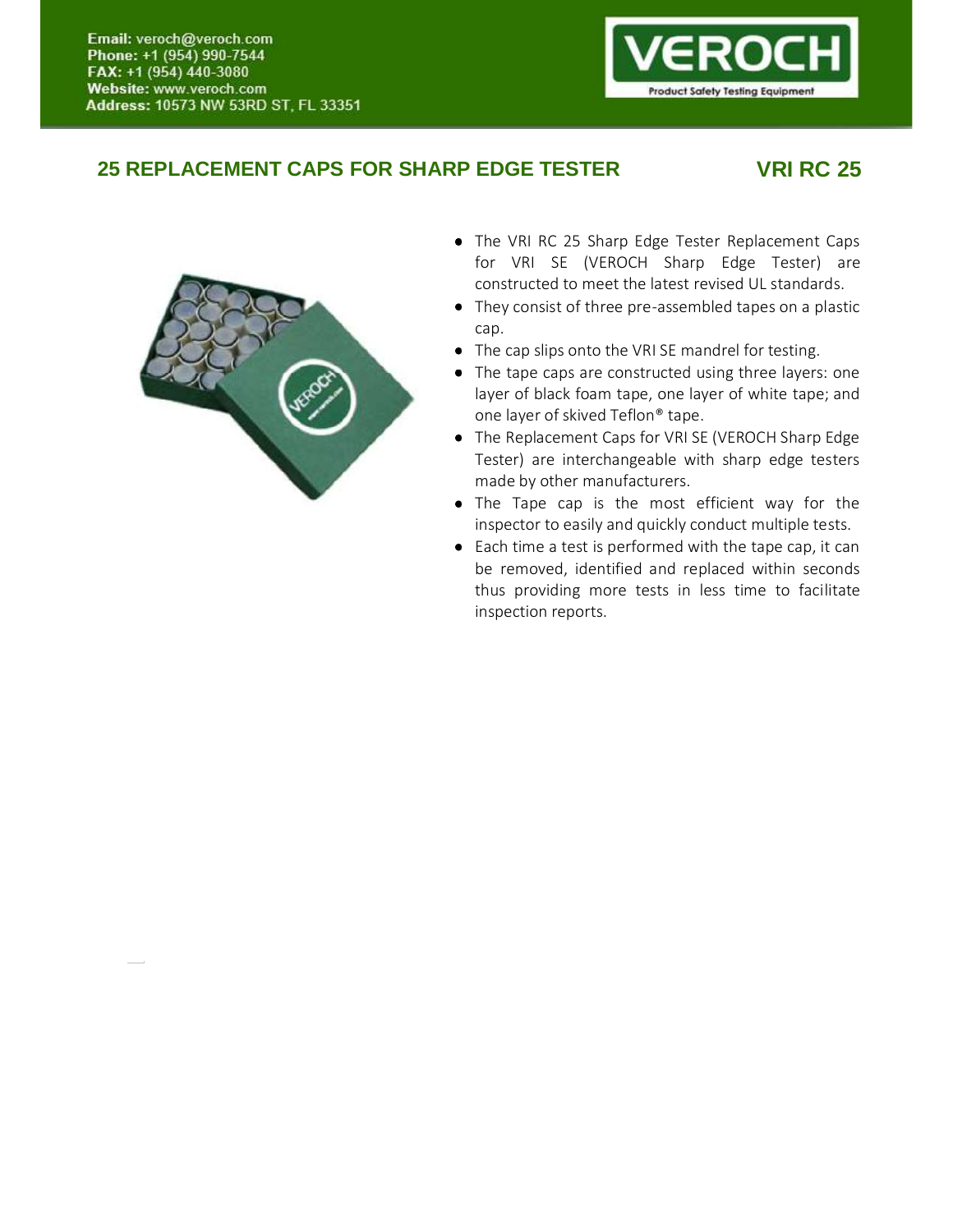## **JET NOZZLE IPX 5/6 (SET) VRI NZ**





The Jet Nozzle VRI IPX 5/6 Set, is used for the verification test of the degree of protection to the risk of water penetration provided by the wrapper of equipment in fulfillment of IPX5 and IPX6 according to the IEC 60529 Section 14.2.5. & 14.2.6.

Jet Nozzle VRI IPX 5/6 Set is designed to perform tests in large and small scale products. It is a great option when a portable tester is necessary. Jet Nozzle IPX 5/6 VRI NZ comes with two nozzles (6.3mm for IPX5 and 12.5mm for IPX6). Meets the testing needs of industry standards such as IEC 60529, 60598-1, 60335-1, EN60335-1, 60950, 60529, GB4208, 2423, 7000.1 GB/T4942.2, 4706.1

The Jet Nozzle VRI IPX 5/6 Set consists of a jet handle that is equipped with an easy-to-adjust flow valve and a pressure gauge.

- $-$ Interchangeable nozzles that assemble easily to the jet handle.
- Nozzles made from stainless steel.
- $-$  Designed and manufactured in the USA.

Jet Nozzle VRI IPX 5/6 VRI NZ Conforms To IEC60529, 60598-1, 60335-1, EN60335-1, 60950, 60529, GB4208, 2423., 7000.1 GB/T4942.2, 4706.1

## **Specifications**

- Pressure Gauge (included)
- Digital Flow Meter (upon request)
- Produced with high quality material and correct dimensions
- Supplied in a compact carrying case
- Comprehensive user manual
- Calibration available for an additional fee, report issued by ILAC accredited LAB
- One-year warranty
- · Nozzle Diameter: 6.3mm (IPX 5), 12.5mm (IPX 6)
- $\bullet$  Weight: 0.75 $kg$
- Pressure Gauge: 0-30psi
- · Reference: IEC 60529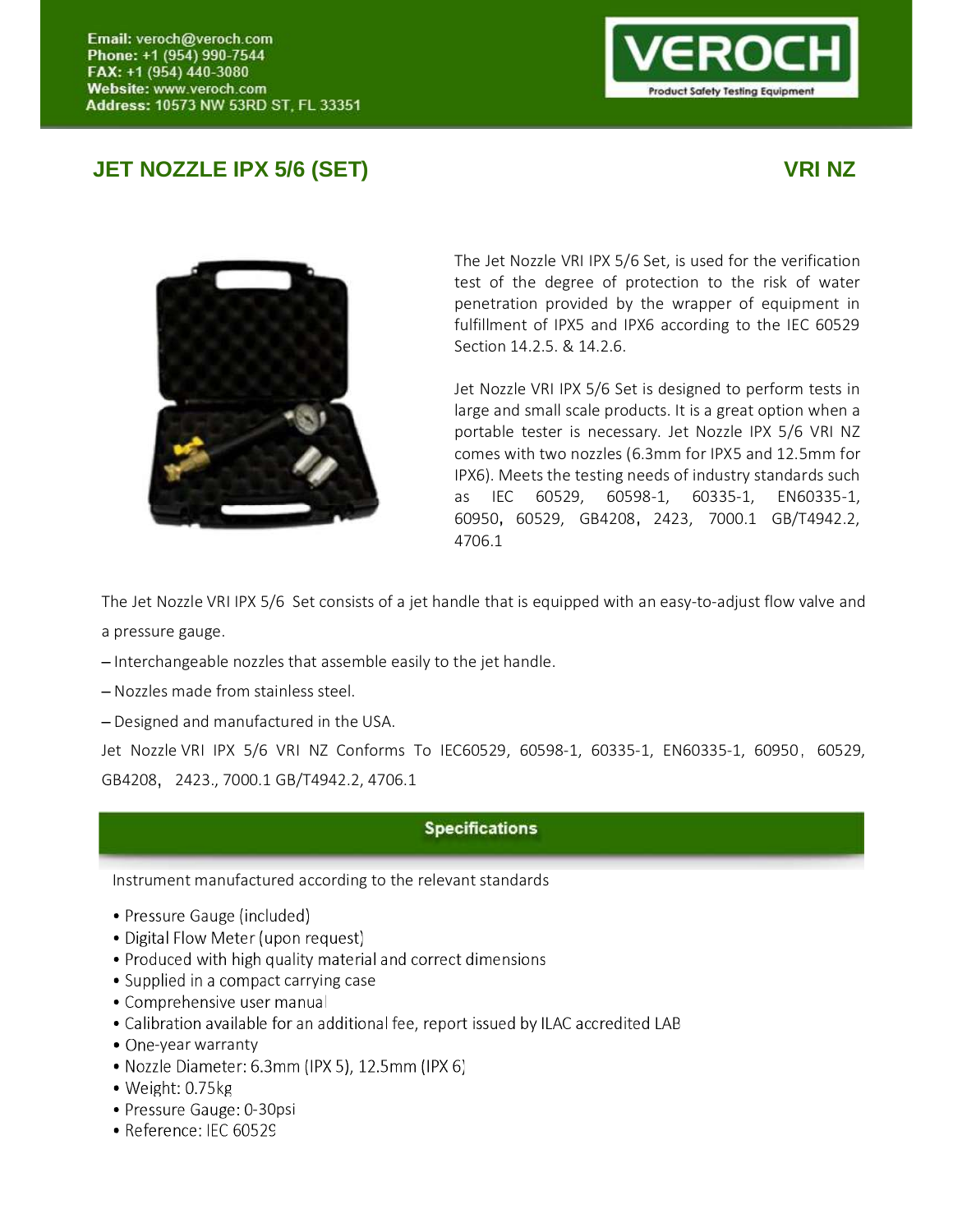# **SW Spray Shower Tester IPX 3/4 VRI SW VRI SW**

# oduct Safety Testing Equipment



The VRI SW Spray Shover Tester IPX 3/4 is designed to perform tests in large and small scale products. It is a great option when a portable tester is necessary. It is an alternative to the Oscillating Tube for establishing the degree of protection against ingress water.

The VEROCH Spray Shower Tester VRI IPX 3/4 is intended for use on specimens that will not fit within the diameter of the Tube Tester.

- The primary IEC tests include IPX3 and IPX4 protection against water spraying and splashing water.
- It is a hand-held test device to verify protection against spraying and splashing water.
- The water pressure can be adjusted using the flow control knob on the device to give the required flow rate.
- The pressure can be seen on the gauge which is conveniently positioned by the Spray Shower Tester VRI IPX 3/4.
- The spray pattern of the nozzle is made to the specifications of IE60529.
- The removable shield feature makes it easy to test without the interference of the shield.
- The VEROCH Spray Shower Tester VRI IPX 3/4 meets the testing needs of industry standards such as IEC 60529, IEC 60598-1, IEC 60335-1, IEC 60745-1, GB 4208, GB 7000.1

## **Specifications**

- Weight: 1,45 Kg.
- $-$  Dimensions: Width 120mm / Body Length 315mm
- **Features**  Reference: IEC 60529, IEC 605981, IEC 603351, IEC 607451, GB 4208, GB 7000.1

- Produced with high quality material and correct dimensions
- Pressure Gauge (Included)
- Digital Flow Meter (upon request)
- Supplied in a compact carrying case
- Comprehensive user manual
- Calibration available for an additional fee, report issued by ILAC accredited LAB
- One-year warranty
- Moving Screen Protector